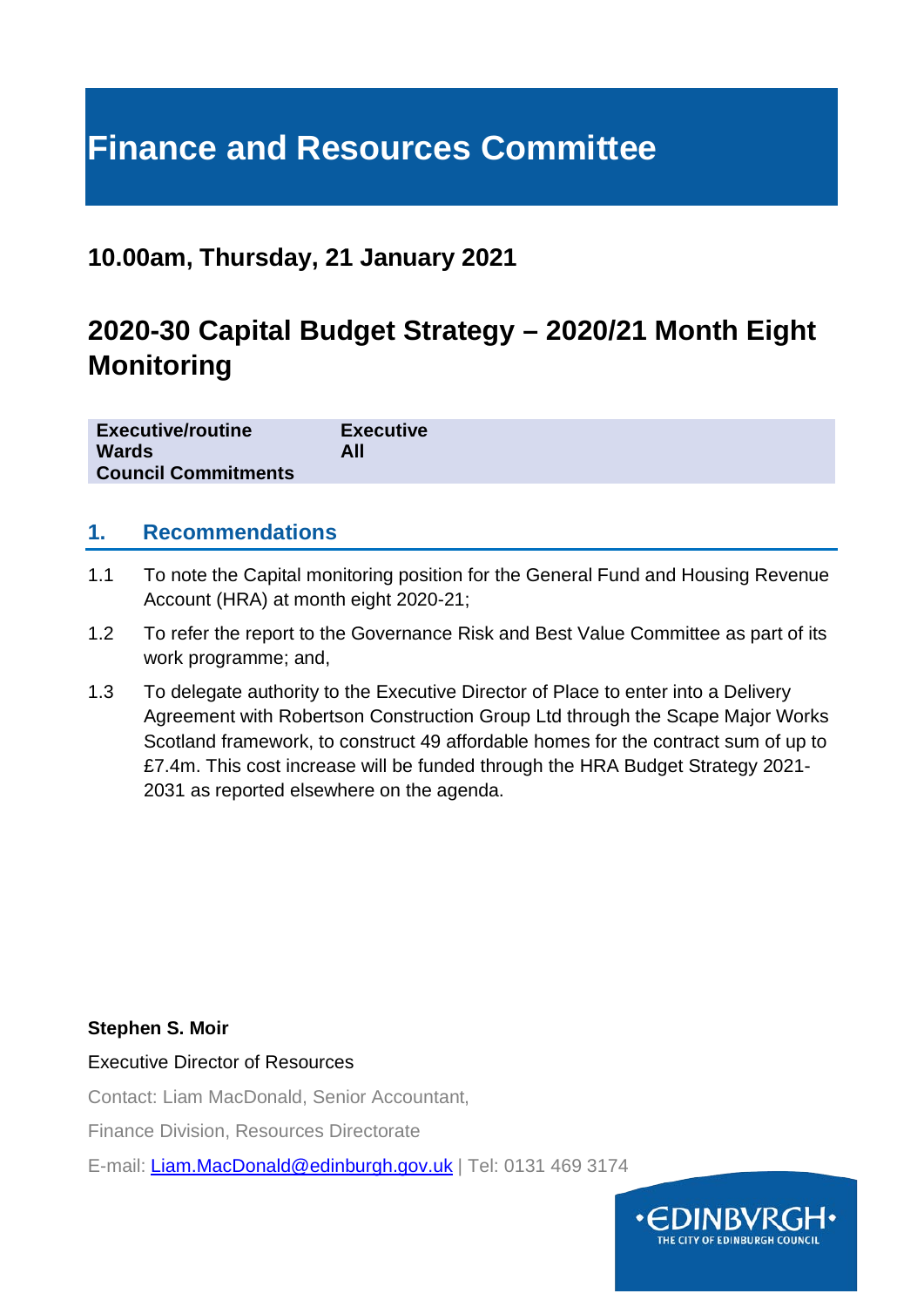**Report**

## **2020-30 Capital Budget Strategy – 2020/21 Period Eight Monitoring**

#### **2. Executive Summary**

- 2.1 The report provides capital expenditure and funding forecasts for 2020/21, providing explanations for variances.
- 2.2 At month eight, the General Fund is projecting capital expenditure of £244.009m and capital income of £116.502m, resulting in a net requirement of £127.507m in loans fund advances. This is £40.247m lower than the revised budget update provided in period three due to updated cashflows across the programme.
- 2.3 At month eight, the Housing Revenue Account (HRA) is projecting capital expenditure of £46.800m and capital income of £32.574m, resulting in a net requirement of £14.226m in loans fund advances. New build construction, external works and common area projects have been able to recommence. Internal improvement works will be phased in gradually to take account of safe working practices.
- 2.4 The extent of the impact from COVID-19 is likely to differ between programmes and projects and it is still too early to understand the full cost to the Council.

#### **3. Background**

- 3.1 The initial Capital Budget Strategy 2020-2030 was reported to Finance and Resources Committee on 10 October 2019 and approved on 20 February 2020 as part of the budget process.
- 3.2 It was subsequently consolidated with other key strategies into the Council's Capital Strategy which was approved by Council on 12 March 2020. This strategy set out for expenditure of £2,324.800m to 2029/30. While the programme was affordable in the short to medium term, there remained £154.600m which was unfunded and would require the Council to find additional revenue savings or additional funding in future years or lead to projects having to be removed from the capital investment programme or delayed.
- 3.3 Since the setting of the budget, COVID-19 and the measures put in place to protect citizens have created significant financial and logistical challenges and it will no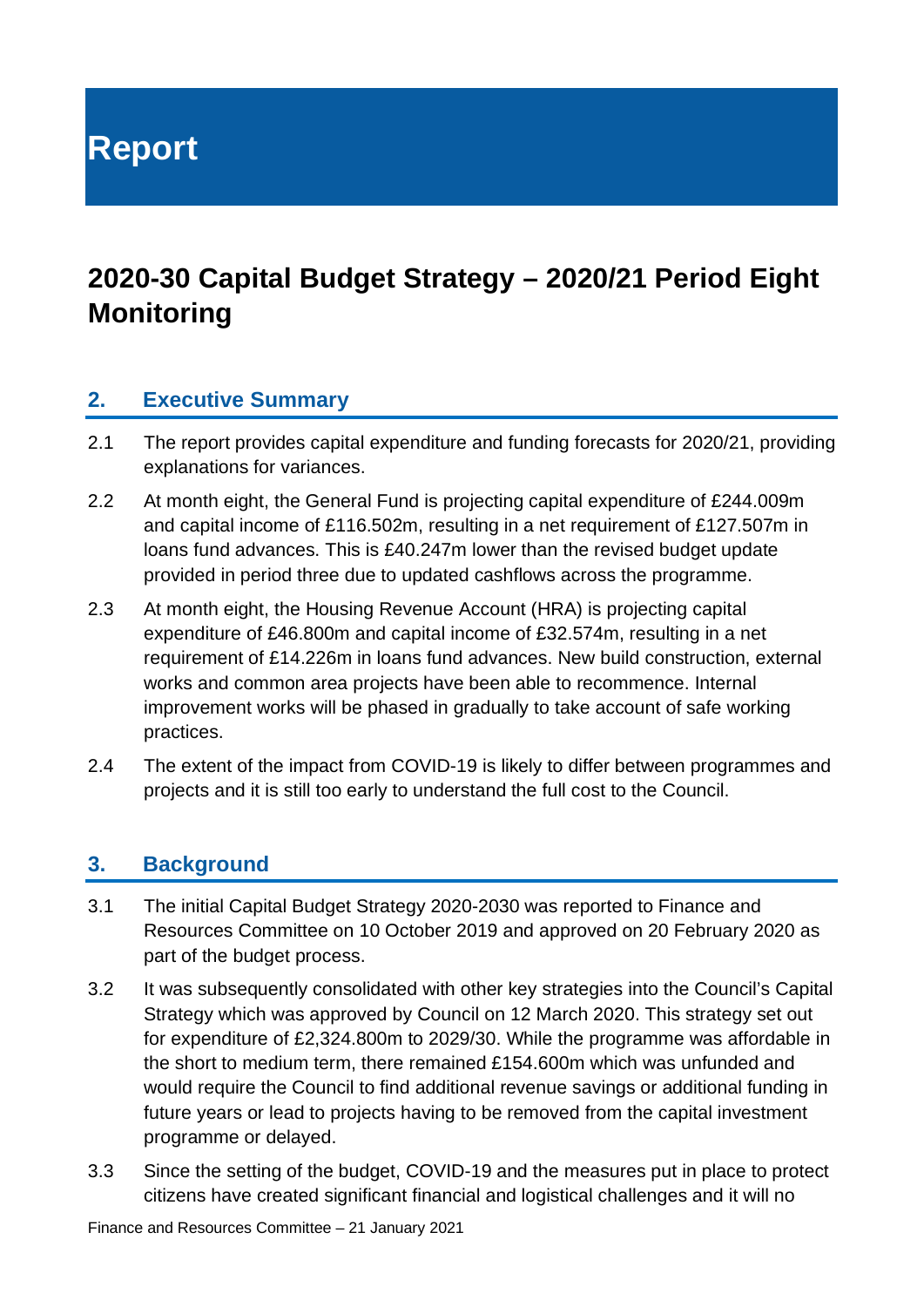longer be possible to deliver projects within the timescales and budgets previously envisaged. Following guidance from Scottish Ministers, all construction sites were closed and are now re-opening in accordance with the [Coronavirus \(COVID 19\):](https://www.gov.scot/publications/coronavirus-covid-19-construction-sector-guidance/)  [construction sector guidance](https://www.gov.scot/publications/coronavirus-covid-19-construction-sector-guidance/) six phase plan. This has required changes to working practices to protect both construction workers and the public at large.

- 3.4 A report was considered by Policy and Sustainability Committee on 25 June 2020 which addressed the potential impact COVID-19 would have on the 2020-30 Capital Budget. This report showed that it was difficult to estimate the full impact on the programme until market intelligence, such as tender returns, is available.
- 3.5 A further report was considered by Finance and Resources Committee on 27 August 2020 which provided an update on the 25 June 2020 report and detailed capital spend to period three in 2020/21 and the interim budget position for 2020/21. At month three, the General Fund was projecting capital expenditure of £284.019m and capital income of £107.991m, resulting in a net requirement of £176.028m in loans fund advances. The HRA was projecting capital expenditure of £56.969m and capital income of £33.033m, resulting in a net requirement of £23.936m in loans fund advances.
- 3.6 The period three monitoring also showed the re-phased interim 2020/21 general fund budget position based on cash flows and slippage. The net slippage position at that point from the approved budget was £171.184m. Similarly, the period three and five monitoring also showed the HRA 2020/21 budget showed an overall reduction in capital expenditure of £39.499m (40.9%), largely due to COVID-19 lockdown.
- 3.7 The period five monitoring report was considered by Finance and Resources Committee on 29 October and at that point, the General Fund was projecting capital expenditure of £275.169m and capital income of £109.142m, resulting in a net requirement of £166.027m in loans fund advances. Whilst the Housing Revenue Account (HRA) was projecting capital expenditure of £56.050m and capital income of £32.509m, resulting in a net requirement of £23.541m in loans fund advances
- 3.8 This report provides detailed capital spend to period eight in 2020/21, the interim budget position for 2020/21 and the updated forecast out-turn position for the 2020/21 financial year.

## **4. Main report**

#### **2020/21 Capital Monitoring – Period Eight**

#### **General Fund**

- 4.1 The period eight monitoring shows general fund expenditure of £145.910m. A breakdown by directorate is provided in Appendix 1.
- 4.2 Within Communities and Families, there has been capital expenditure of £33.135m as at period eight. Expenditure relates primarily to projects which were well underway prior to COVID-19 lockdown such as Meadowbank Sports Centre,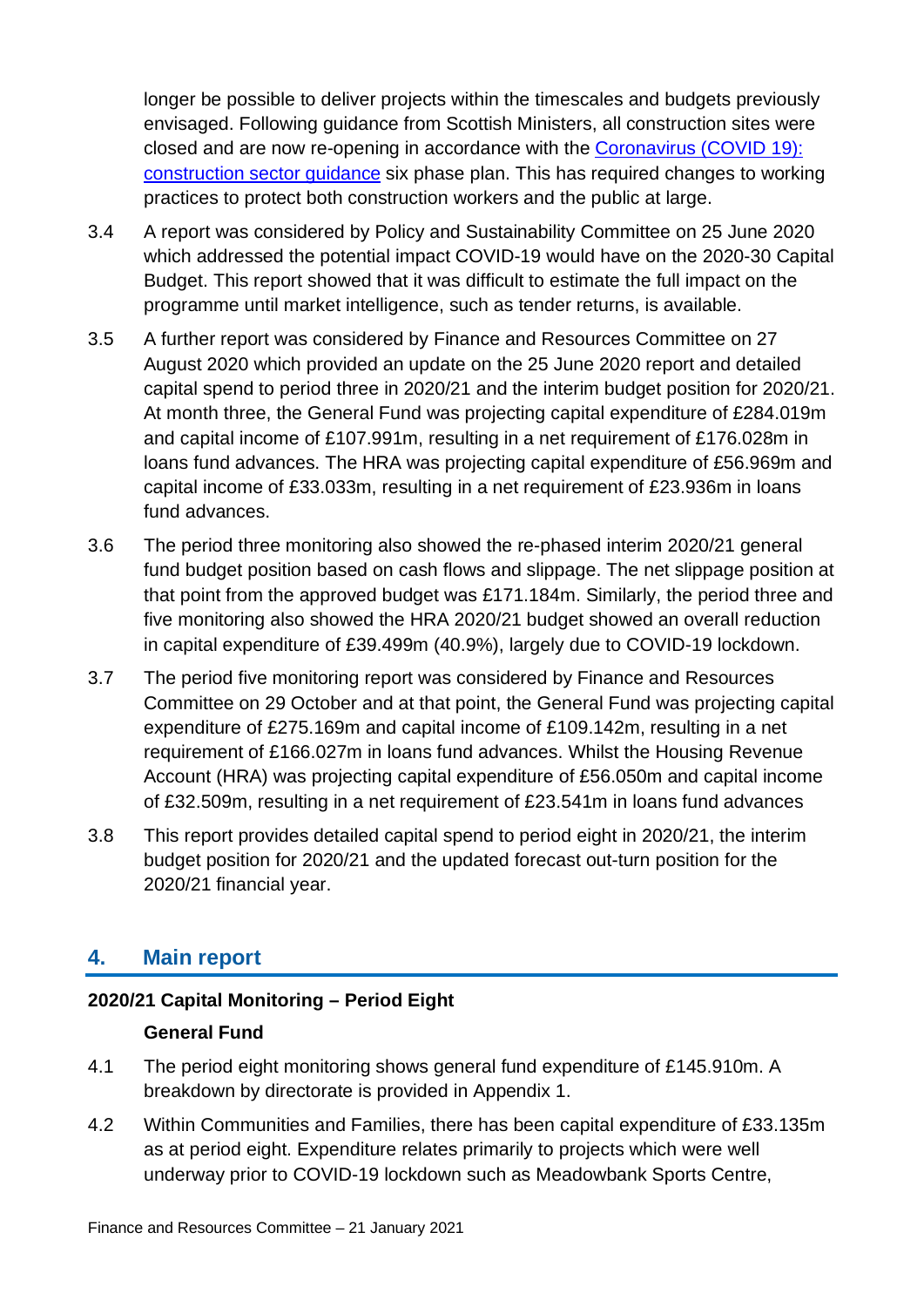Broomhill Primary School and Castlebrae High School. There is also now forecast slippage of £14.026m in the year, this primarily relates to;

- Early Years of £4.947m, as a result of a COVID-19 lockdown and failure of a contractor followed by appointment of a new contractor to stabilise the condition of the uncompleted works and carry out thorough investigations and defect remediation proposals to form a new scope for the completion contract due to commence in March 2021 and complete in October 2021;
- Rising School Rolls of £4.147m to reflect updated expenditure profiles for a variety of projects including Sciennes Primary School were the Council are still in the early design stages with an expected August 2022 completion and Kirkliston Phase One due to delay in early design changes and client revisions;
- New South Edinburgh Primary of £2.478m due to the project being significantly delayed by utility companies relating to the diversion of a combined sewer, which was further compounded by COVID-19 delays as the new standard operating practices on-site reduced productivity, with a revised opening date for the new school of October 2021 now projected;
- Boroughmuir High School Extension of £1.500m due to contract award being delayed due to COVID-19 restrictions from an expected March signoff, with work now expected to be completed by August 2022; and
- St Crispin's Special School replacement of £1.486m due to COVID-19 productivity and a cable diversion by a utility company with completion expected by summer 2021.
- 4.3 Within Place, there has been capital expenditure of £71.395m as at period eight. Expenditure relates primarily to Millerhill Recycling and Energy Recovery Centre (RERC) Capital Contribution £36.900m (including £7.380m share funded by Midlothian Council), Energy Efficiency Street Lighting Programme £2.387m; and Development Funding Projects £9.358m. There is also now forecast slippage of £10.035m in the year, this primarily relates to;
	- Energy Efficiency Street Lighting Project of £3.422m due to the entire cashflow being updated to move optimism bias and contingencies to the end of the project and further delays due to the contractor's team self-isolating for several weeks after positive cases;
	- Carriageways and Footways Improvements of £2.789m due to design process taking longer than anticipated as working through backlog of planned earlier works which were postponed due to COVID-19 lockdown;
	- Town Centre Funding of £2.593m as progress on use of existing funding was revised on 11 June 2020 at Policy and Sustainability Committee and a further £0.954m was received in-year with plans for use of this approved at Housing, Homelessness and Fair Work Committee on 5 November 2020. However, the Council remains on track to commit this funding by the 31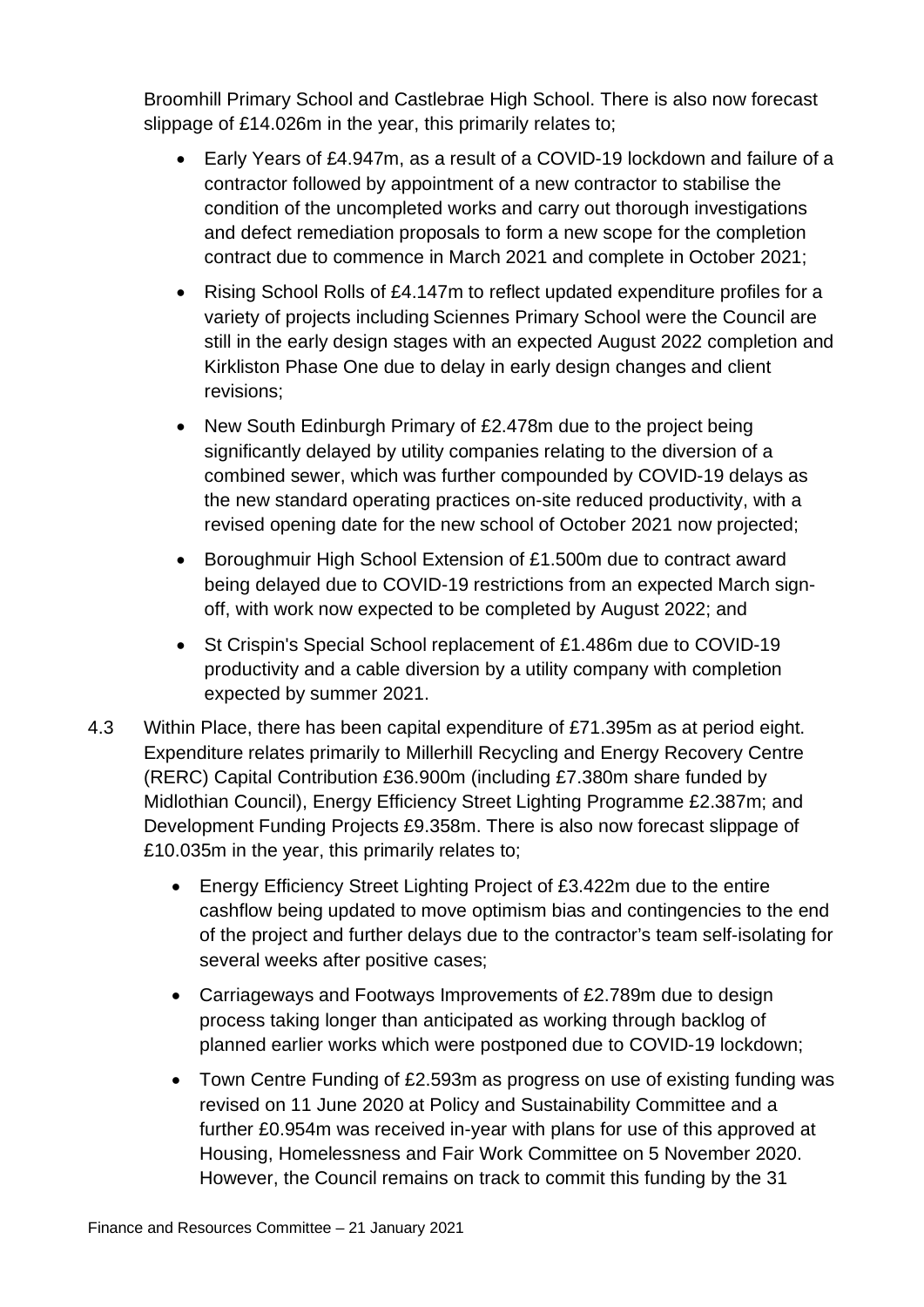March 2021 deadline and for it to be spent before the 30 September 2021 deadline; and

- Cycle Projects of £0.741m primarily due to construction on Quiet Route 6 and 61 moving back a couple of months into the start of the 2021/22 financial year.
- 4.4 Within Place Trams to Newhaven, there has been capital expenditure of £24.941m as at period eight, with forecast slippage of £6.508m due to the reprofiling of contingency budgets following the updated quantitative risk assessment (QRA).
- 4.5 Within Place Lending there has been capital expenditure of £8.889m as at period eight for completed units which have transferred to Edinburgh Living LLP at North Sighthill and Craigmillar Town Centre, with forecast slippage of £11.760m primarily due to delays on completion of units at North Sighthill which are now expected to be completed in 2021/22 for Edinburgh Living LLP lending and slippage of £4.718m in NHT lending as delays on site had pushed projected completion of Phase 3 to late 2020 pre-COVID and that site shutdown during lockdown further exacerbated the delays.
- 4.6 Within Resources Asset Management Works Programme, there has been capital expenditure of £7.373m as at period eight across various projects as work restarts following the COVID-19 lockdown, with forecast acceleration of spend of £5.055m compared to the revised budget of £8.761m. The closure of Edinburgh Leisure properties allowed the £2.700m refurbishment of Warrender Swim Centre to be brought forward from 2022/23 financial year and the remaining £2.300m is a result of the programmes of work on some of the larger projects being accelerated during the school closures.

#### **Housing Revenue Account**

- 4.7 The period eight monitoring shows HRA capital expenditure of £15.768m for the year to date across various programmes and workstreams relating to new builds and improvements to existing homes. The budget for 2020/21 has been revised from the initial approved budget of £96.468m to £56.969m, an overall reduction in capital expenditure of £39.499m (40.9%), largely due to the impact of site closures in the earlier phases of COVID-19 lockdown. Although new build construction and external works have been able to recommence, internal improvement works will be phased in gradually to take account of safe working practices and necessary national lockdown measures. The underspend will be rephased over the next 18 months. A breakdown by programme is provided in Appendix 2.
- 4.8 The revised forecast on new homes development is £1.041m lower than the period three revised budget estimate to reflect a slight slow-down in progress of works due to safe working practices but good progress is being made across the programme both on site and with design, development and pre-construction work. The latest forecast also assumes that additional land acquisition for Council housebuilding will take place before the end of the financial year.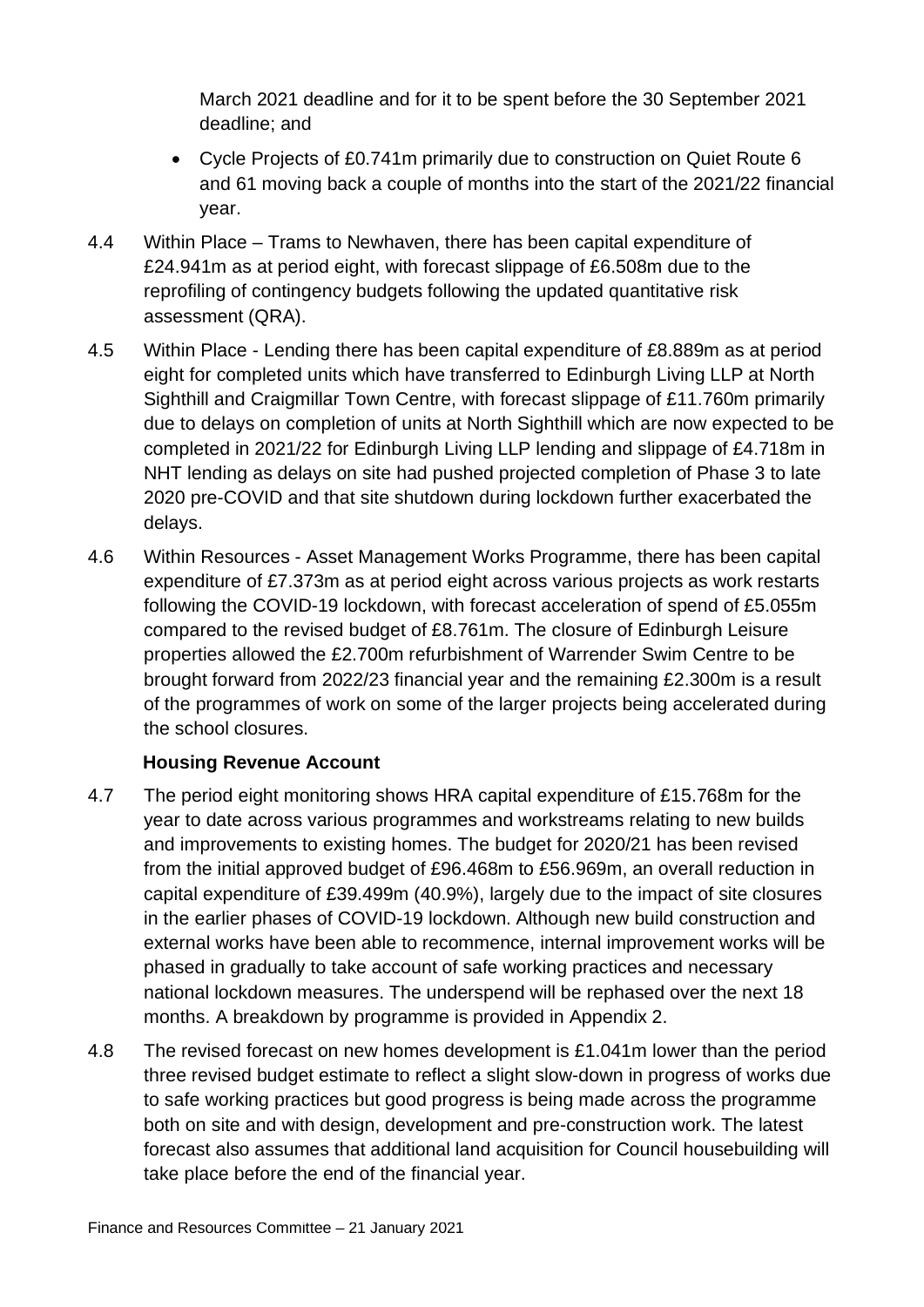- 4.9 Due to the current COVID-19 pandemic, the capital improvements work to Council Homes and Estates are currently split into three phases within the recovery plan. Phase one: return of all external works where appropriate, phase two: return of all common area projects where appropriate and phase three: return of internal works.
- 4.10 Planning is underway to test safe working practices in advance of the remobilised of phase three. The move to phase three will be subject to change based on Government advice and tenant feedback.
- 4.11 The revised forecast against improvements to Council Homes and Estates is £9.128m lower than estimated at period three when the budget was revised. This assumed construction operations returned to site quicker, however, the vast majority of contractors' staff were on furlough and it took longer than expected to return to full capacity. In addition to this, there were delays in the supply chain and the prolongation of works due to the implementation of safe working practices. The new Delivery Framework was also delayed by six months due to suppliers being furloughed. The new framework was approved at the Finance and Resources Committee on 29 October 2020. Prior to approval, procurement protocols were amended to mitigate risk to the Council of COVID-19 costs and this reduced the number of other works advertised in the interim period.
- 4.12 The period eight monitoring shows HRA capital income of £16.602m for the year to date, primarily from capital receipts from sales to Edinburgh Living LLP, Scottish Government grant and disposals through the Acquisitions and Disposals Programme. The budgeted income for 2020/21 has been revised from the initial approved budget of £73.122m to £33.033m, an overall reduction in capital income of £40.089m (54.8%). The latest forecast is showing an improvement on that forecast income up to £32.574m, with slippage of Edinburgh Living capital receipts offset by Scottish Government grant income for projects underway.
- 4.13 As a result of COVID-19 and a delay between initial feasibility work and detailed design, the Dumbryden Phase 2 budget requirement has exceeded the project budget originally approved by the Finance and Resources Committee on 27 March 2018. As such a new approval is sought to delegate authority to the Executive Director of Place to enter into the Delivery Agreement for the increased construction cost of £7.4m to allow construction to commence in early 2021. The overall budget (construction cost, land costs, contingency and professional fees) will be increased from £6.25m to £8.3m as part of the HRA Budget Strategy (2021-2031) report which is being approved considered separately on this agenda. This cost increase will be funded through the HRA Budget Strategy 2021-2031 as reported elsewhere on the agenda.
- 4.14 This results in a projected net requirement of £14.226m in loans fund advance, a decrease from the originally approved £23.936m. This will see a revenue benefit next year from lower than expected loan charges with this benefit offset when the capital expenditure is reprofiled and incurred in later years.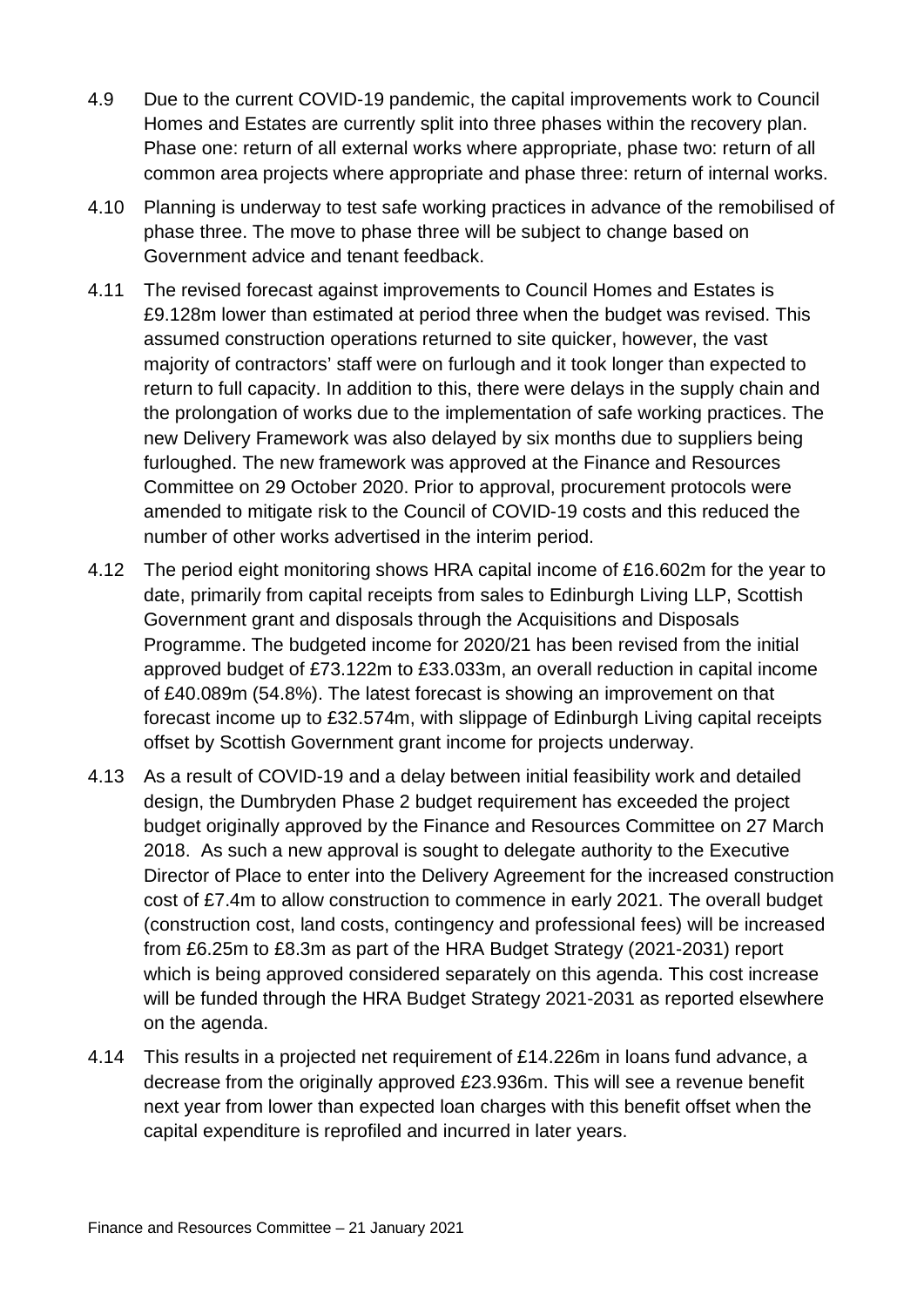## **5. Next Steps**

- 5.1 This report will be referred to Governance, Risk and Best Value Committee to consider as part of its programme of work.
- 5.2 Finance staff will continue work with project and programme managers to monitor capital budgets.
- 5.3 Further reports will be presented to Finance and Resource Committee at period 12 showing the out-turn position against the revised 2020-21 capital budget.

### **6. Financial impact**

- 6.1 The 2020/21 general fund period eight forecast outlines loans fund advances of £127.507m. The overall loan charges associated with this over a 30-year period would be a principal amount of £127.507m, interest and expenses of £108.331m, resulting in a total cost of £235.838m based on a loans fund interest rate of 4.39%. The average annual cost would be £7.861m for 30 years.
- 6.2 The 2020/21 HRA period eight forecast outlines loans fund advances of £14.226m. The overall loans charges associated with this over a 30-year period would be a principal amount of £14.226m, interest of £12.087m, resulting in a total cost of £26.313m based on a loans fund rate of 4.39%. The average annual cost would be £0.877m for 30 years.
- 6.3 Borrowing required is carried out in line with the Council's approved Treasury Management Strategy.
- 6.4 The loan charge costs outlined above will be met from the general fund and HRA revenue budgets for loan charges.

#### **7. Stakeholder/Community Impact**

- 7.1 Consultation on the capital budget was undertaken as part of the Council's budget setting process.
- 7.2 The stakeholder and community impact of individual projects within the Council's capital programme is considered as part of the business cases for those projects.

#### **8. Background reading/external references**

- 8.1 Edinburgh Tram [York Place to Newhaven Final Business Case,](http://www.edinburgh.gov.uk/download/meetings/id/60285/item_81_-_edinburgh_tram_%E2%80%93_york_place_to_newhaven_final_business_case_-_referral_from_the_transport_and_environment_committeepdf) The City of Edinburgh Council, 14 March 2019
- 8.2 [Capital Budget Strategy 2020-30,](https://democracy.edinburgh.gov.uk/documents/s9346/Capital%20Budget%20Strategy%202020-2030.pdf) Finance and Resources Committee, 10 October 2019
- 8.3 [Capital Budget Strategy 2020-30,](https://democracy.edinburgh.gov.uk/documents/s14099/Item%204.2%20-%20Capital%20Budget%20Strategy%202020-2030%20-%20Referral%20from%20FR.pdf) The City of Edinburgh Council, 20 February 2020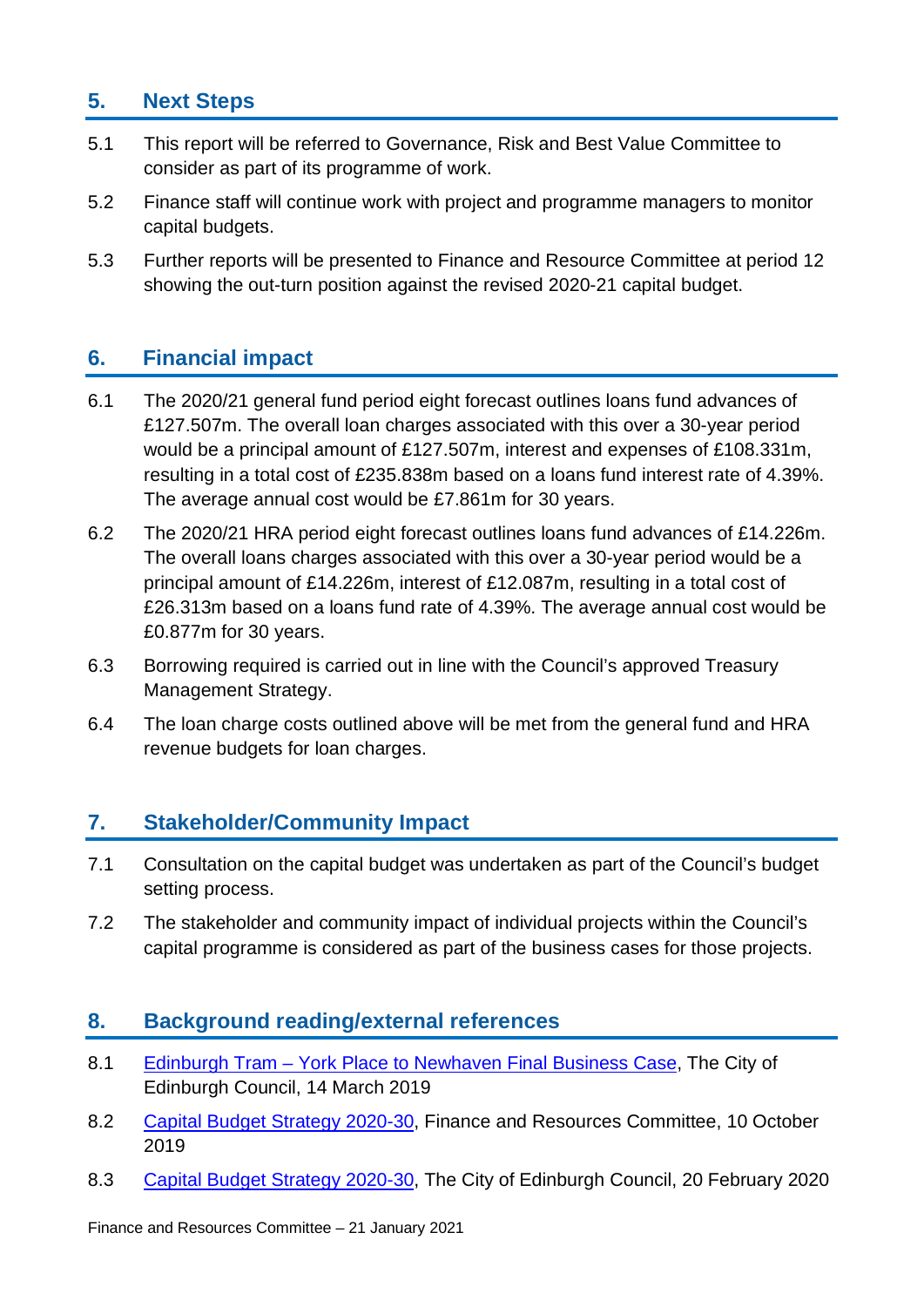- 8.4 [Housing Revenue Account Budget Strategy \(2020-2030\),](https://democracy.edinburgh.gov.uk/documents/s14097/Item%204.1d%20-%20Housing%20Revenue%20Account%20HRA%20Budget%20Strategy%20-%20Referral%20from%20FR.pdf) The City of Edinburgh Council, 20 February 2020
- 8.5 Capital Strategy 2020-30 Annual Report, The City of Edinburgh Council, 12 March 2020
- 8.6 Capital Budget Update [2019/20 Provisional Outturn and 2020/21 COVID-19](https://democracy.edinburgh.gov.uk/documents/s24507/Item%206.4%20-%20Capital%20Budget%20Update%202019-20%20Provisional%20Outturn%20and%202020-21%20COVID-19%20Forecast.pdf)  [Forecast,](https://democracy.edinburgh.gov.uk/documents/s24507/Item%206.4%20-%20Capital%20Budget%20Update%202019-20%20Provisional%20Outturn%20and%202020-21%20COVID-19%20Forecast.pdf) Policy and Sustainability Committee, 25 June 2020
- 8.7 [2020-30 Capital Budget Strategy –](https://democracy.edinburgh.gov.uk/documents/s25588/7.8%20-%202020-30%20Capital%20Budget%20Strategy%202020-21%20Period%203%20Monitoring%20and%20Revised%20Budget%20Update.pdf) 2020/21 Period 3 Monitoring and Revised [Budget Update,](https://democracy.edinburgh.gov.uk/documents/s25588/7.8%20-%202020-30%20Capital%20Budget%20Strategy%202020-21%20Period%203%20Monitoring%20and%20Revised%20Budget%20Update.pdf) Finance and Resources Committee, 27 August 2020
- 8.8 2020-30 Capital Budget Strategy [2020/21 Period Five Monitoring and Revised](https://democracy.edinburgh.gov.uk/documents/s28347/7.2%20-%202020-30%20Capital%20Budget%20Strategy%20202021%20Period%20Five%20Monitoring%20and%20Revised%20Budget%20Update.pdf)  [Budget Update,](https://democracy.edinburgh.gov.uk/documents/s28347/7.2%20-%202020-30%20Capital%20Budget%20Strategy%20202021%20Period%20Five%20Monitoring%20and%20Revised%20Budget%20Update.pdf) Finance and Resources Committee, 29 October 2020

#### **9. Appendices**

- 9.1 Appendix 1 2020/21 Capital Monitoring Period Eight General Fund
- 9.2 Appendix 2 2020/21 Capital Monitoring Period Eight HRA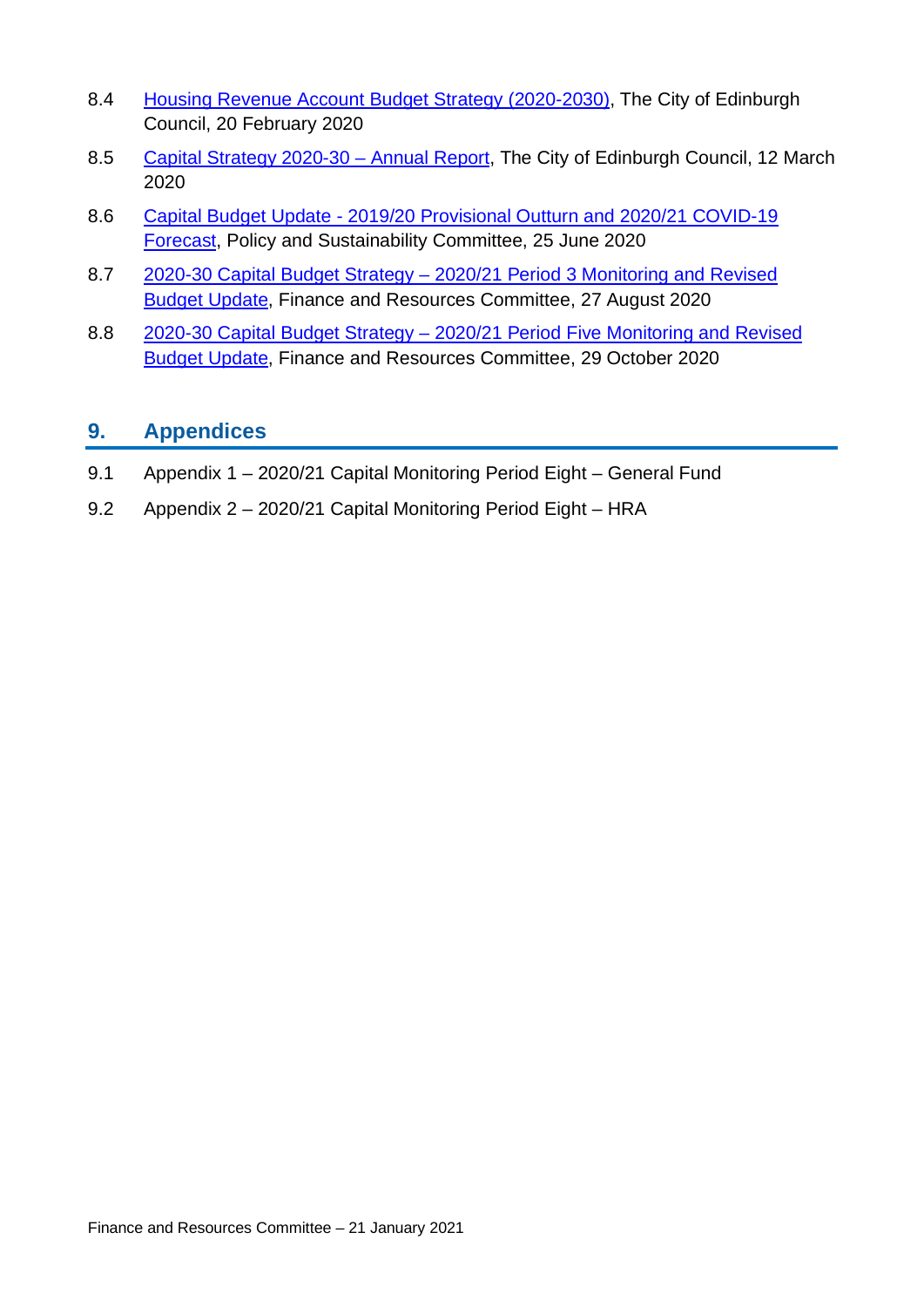#### **Appendix 1 - 2020/21 Capital Monitoring**

#### **General Fund Summary**

#### **Period Eight**

|                                                      | <b>Approved</b> | <b>Adjustments</b>       | Interim<br><b>Budget</b> | Date           | <b>Actual to Projected</b><br>Outturn | <b>Provisional</b><br>Variance |           |
|------------------------------------------------------|-----------------|--------------------------|--------------------------|----------------|---------------------------------------|--------------------------------|-----------|
| <b>Expenditure</b>                                   | <b>Budget</b>   |                          |                          |                |                                       |                                |           |
|                                                      | £000            | £000                     | £000                     | £000           | £000                                  | £000                           | %         |
| <b>Communities and Families</b>                      | 99,246          | (33,939)                 | 65,307                   | 33,135         | 51,281                                | (14,026)                       | $-21.48%$ |
| Edinburgh Integration Joint Board                    |                 | 284                      | 284                      | 1              | 284                                   |                                | 0.00%     |
| Place                                                | 192,495         | (82, 541)                | 109,954                  | 71,395         | 99,919                                | (10, 035)                      | $-9.13%$  |
| Place - Lending                                      | 43,913          | (12, 584)                | 31,329                   | 8,889          | 19,569                                | (11,760)                       | $-37.54%$ |
| Place - Tram York Place to Newhaven                  | 74,939          | (15, 291)                | 59,648                   | 24,941         | 53,140                                | (6,508)                        | $-10.91%$ |
| Contingency                                          | 4,242           |                          | 4,242                    |                | 4,242                                 |                                | 0.00%     |
| Resources - Asset Management Works                   | 30,000          | (21, 239)                | 8,761                    | 7,373          | 13,816                                | 5,055                          | 57.70%    |
| Resources - Other                                    | 5,000           | (3, 367)                 | 1,633                    | 176            | 1,758                                 | 125                            | 7.65%     |
| <b>Total Gross Expenditure</b>                       | 449,835         | (168, 677)               | 281,158                  | 145,910        | 244,009                               | (37, 149)                      | $-13.21%$ |
|                                                      |                 |                          |                          |                |                                       |                                |           |
|                                                      | Approved        | <b>Adjustments</b>       | Revised                  |                | <b>Actual to Projected</b>            | <b>Provisional</b>             |           |
| <b>Funding</b>                                       | <b>Budget</b>   |                          | <b>Budget</b>            | Date           | Outturn                               | Variance                       |           |
|                                                      | £000            | £000                     | £000                     | £000           | £000                                  | £000                           | %         |
| <b>Capital Receipts</b>                              |                 |                          |                          |                |                                       |                                |           |
| <b>General Asset Sales</b>                           | 3,000           | 145                      | 3,145                    | 5,757          | 5,757                                 | 2,612                          | 83.05%    |
| <b>Total Capital Receipts from Asset Sales</b>       | 3,000           | 145                      | 3,145                    | 5,757          | 5,757                                 | 2,612                          | 83.05%    |
| Drawdown from Capital Fund                           | 14,195          | $\overline{\phantom{a}}$ | 14,195                   | $\blacksquare$ | 14,195                                | $\overline{\phantom{a}}$       | 0.00%     |
| <b>Developer Contributions</b>                       | 754             | 5,470                    | 6,224                    | 3,459          | 6,224                                 |                                | 0.00%     |
| Developers Contributions Transferred to Investments  |                 |                          |                          |                |                                       |                                |           |
|                                                      | 754             | 5,470                    | 6,224                    | 2,255          | 6,224                                 |                                | 0.00%     |
| <b>Total Developer Contributions</b>                 |                 |                          |                          | 5,714          |                                       |                                | 0.00%     |
| <b>Total Capital Receipts and Contributions</b>      | 17,949          | 5,615                    | 23,564                   | 11,471         | 26,176                                | 2,612                          | 11.08%    |
| Grants                                               |                 |                          |                          |                |                                       |                                |           |
| Scottish Government General Capital Grant            | 38,225          | $\overline{a}$           | 38,225                   | 25,419         | 38,225                                |                                | 0.00%     |
| <b>Other Grants and Contributions</b>                |                 | 10,430                   | 10,430                   | 10,916         | 10,916                                | 486                            | 4.66%     |
| Cycling, Walking and Safer Streets                   | 2,281           |                          | 2,281                    |                | 2,281                                 | ÷,                             | 0.00%     |
| Town Centre Funding                                  |                 | 954                      | 954                      | 954            | 954                                   |                                | 0.00%     |
| Transfer of Management of Development Funding (TMDF) | 27,950          | $\overline{a}$           | 27,950                   | 9,648          | 27,950                                | $\overline{a}$                 | 0.00%     |
| Early Years and Childcare - Expansion                | 10,000          | $\overline{\phantom{a}}$ | 10,000                   | 10,000         | 10,000                                |                                | 0.00%     |
| Capital Grants Unapplied Account Drawdown            | 2,002           | (2,002)                  |                          |                |                                       |                                | 0.00%     |
| <b>Total Grants</b>                                  | 80,458          | 9,382                    | 89,840                   | 56,937         | 90,326                                | 486                            | 0.54%     |
|                                                      |                 |                          |                          |                |                                       |                                |           |
| <b>Total Funding</b>                                 | 98,407          | 14,997                   | 113,404                  | 68,408         | 116,502                               | 3,098                          | 2.73%     |
| <b>Borrowing</b>                                     |                 |                          |                          |                |                                       |                                |           |
| New Prudential Borrowing in Year                     | 121,388         | (75, 548)                | 45,840                   | 35,235         | 44,021                                | (1, 819)                       | $-3.97%$  |
| New On-Lending in Year                               | 43,913          | (12, 584)                | 31,329                   | 8,889          | 19,569                                | (11,760)                       | $-37.54%$ |
| New Capital Advance - Trams to Newhaven              | 74,939          | (19, 431)                | 55,508                   | 24,941         | 49,000                                | (6,508)                        | $-11.72%$ |
| New Capital Advance - General Fund                   | 111,188         | (76, 111)                | 35,077                   | 8,437          | 14,917                                | (20, 160)                      | $-57.47%$ |
| Balance to be funded through Loans Fund Advance      | 351,428         | (183, 674)               | 167,754                  | 77,502         | 127,507                               | (40, 247)                      | $-23.99%$ |